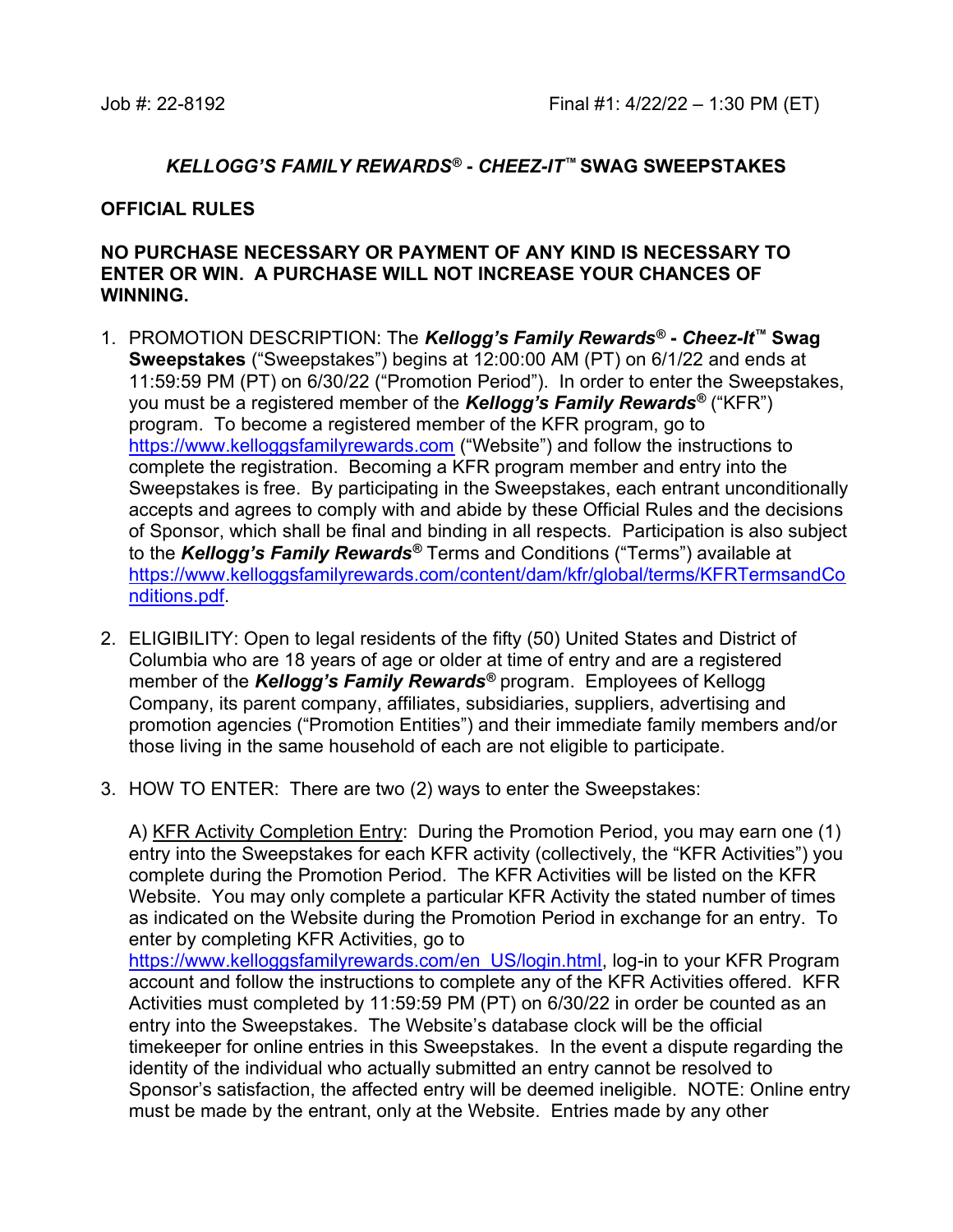individual or any entity, and/or originating at any other website or e-mail address, including but not limited to commercial sweepstakes subscription notification and/or entering service sites, will be declared invalid and disqualified for this Sweepstakes. The use of any device to automate the entry process is prohibited.

B) Mail-In Entry: To enter the Sweepstakes without completing any KFR Activities, handprint in ink on a 3" x 5" piece of paper, your full name, complete address and zip code, daytime phone number including area code, age, and the e-mail address associated with your KFR Program account. It is very important that the email address provided with your mail-in entry matches the email address associated with your KFR Program account. Mail-in entries that contain an email address that does not match the entrant's KFR Program account email address on record will be considered void. Mail this completed card in an outer mailing envelope with sufficient postage affixed to: Kellogg's Family Rewards® - Cheez-It™ Swag Sweepstakes, Attn: Entry, P.O. Box 7767, Kalamazoo, MI 49003-7767. Mail-in entries must be postmarked by 6/30/22 and received by 7/7/22. No copies, facsimiles or mechanical reproductions will be accepted. Sponsor assumes no responsibility for lost, late, incomplete, stolen, misdirected, illegible or postage due entries or mail.

All entries become the property of Kellogg Company ("Sponsor") and will not be returned. In the event of a dispute regarding entries, any entries will be deemed to have been submitted by the Authorized Account Holder of the Kellogg's Family Rewards<sup>®</sup> Account submitted at the time of entry, provided that person meets all eligibility requirements set forth in these Official Rules. "Authorized Account Holder" means the natural person who is assigned to a KFR Account by a Sponsor, or its KFR program administrator, or other organization that is responsible for assigning KFR Accounts associated with the KFR program. Entrants may not participate with multiple KFR Accounts, nor may entrants use any device or artifice to enter as multiple entrants in the Sweepstakes. Any entrant who attempts to enter with multiple KFR Accounts, multiple email addresses, under multiple identities or uses any other device or artifice to enter multiple times in the Sweepstakes will be disqualified from participation and all entries submitted by that entrant will be void. From time to time, Sponsor may offer a KFR bonus code to select individuals who will be determined solely at the Sponsor's discretion. KFR bonus code may be used by recipient for entry into a designated KFR promotion offered by Sponsor. Entry using the KFR bonus code is subject to the official rules of the designated promotion, including the limit of entries. Only fully completed entries are eligible. Proof of submission will not be deemed to be proof of receipt by Sponsor. Sponsor is not responsible for any change of mailing address, email address, and/or telephone number of entrants. The Promotion Entities assume no responsibility or liability for any error, omission, interruption, deletion, theft or destruction, or unauthorized access to, or alteration of entries. Limit one (1) entry per KFR Activity completed (unless otherwise specified on the Website); limit one (1) entry per outer stamped mailing envelope; and/or limit one (1) entry per bonus code or as otherwise stated – maximum of five hundred (500) entries per person for Sweepstakes, regardless of method of entry.

4. WINNER SELECTION AND NOTIFICATION: One (1) Grand Prize winner will be selected in a random drawing on or about 7/15/22 from among all eligible entries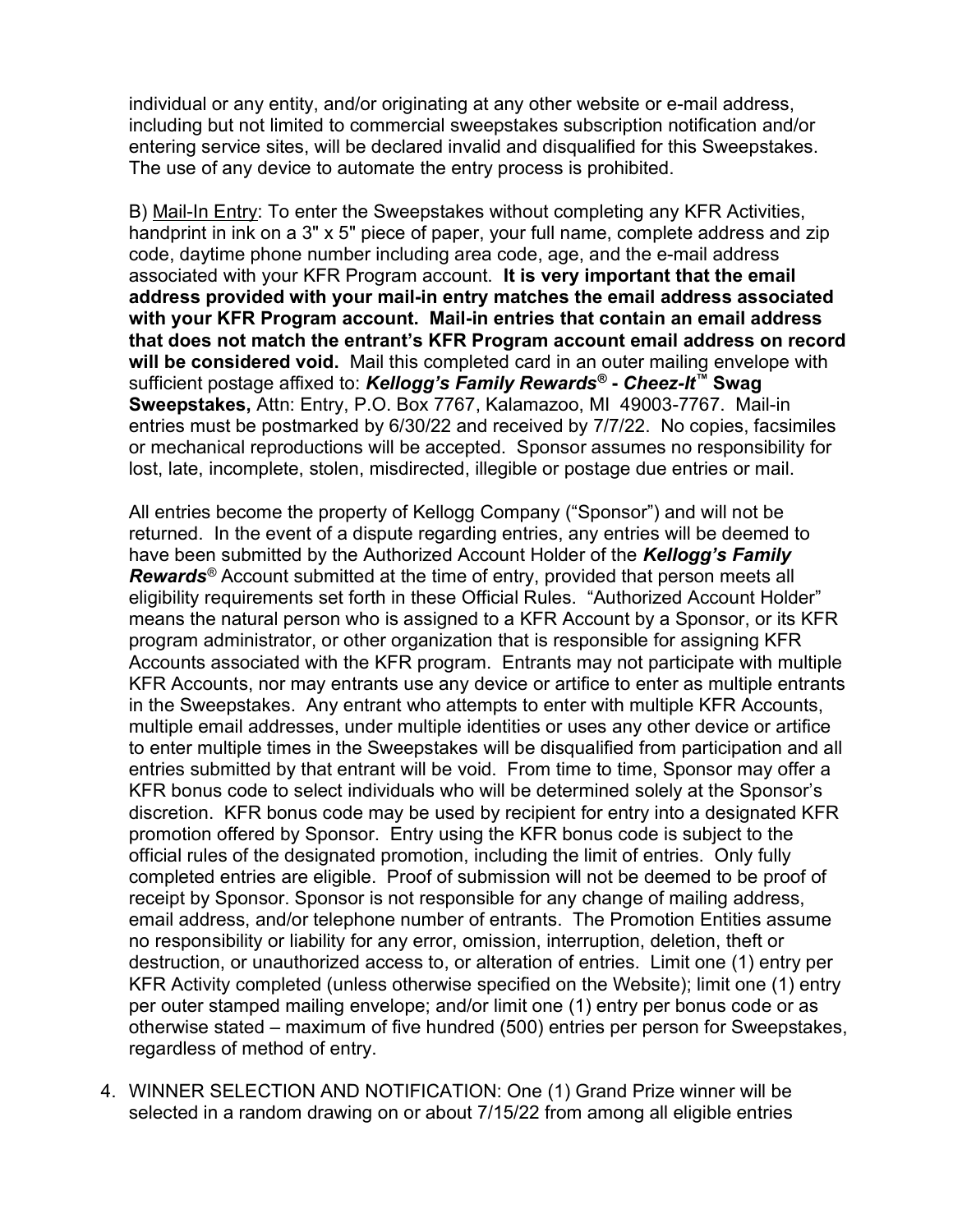received by Sponsor or its designee, whose decisions are final and binding. The potential prize winner will be notified by email, phone and/or mail, using contact information provided or collected at the time of entry or at the time of setting up the Kellogg's Family Rewards<sup>®</sup> Account. Sponsor shall have no liability for any winner notification that is lost, intercepted or not received by a potential winner for any reason. If, despite reasonable efforts, a potential winner does not respond within five (5) calendar days of the first notification attempt, or if the prize or prize notification is returned as unclaimed or undeliverable to such potential winner, such potential winner will forfeit his or her prize and an alternate winner may be selected. Sponsor, in its sole discretion, will attempt to contact up to three (3) potential winners of a prize in accordance with the above procedure, after which the prize in question may go unawarded if it remains unclaimed. If any potential prize winner is found to be ineligible, or if he or she has not complied with these Official Rules or declines the prize for any reason prior to award, such prize will be forfeited and an alternate prize winner may be selected.

- 5. PRIZE/APPROXIMATE RETAIL VALUE (ARV)/ODDS: One (1) Grand Prize is available. Grand Prize winner will receive a  $\mathbf{Check}$  Swag bundle consisting of the following **Cheez-It<sup>®</sup>** branded items – one (1) apron, one (1) beanie, one (1) fanny pack, one (1) fleece blanket, and two (2) can cooler sleeves (ARV of Grand Prize \$114). Unclaimed prize will not be awarded. All applicable federal, state, and local taxes on prize are the sole responsibility of the prize winner. Odds of winning depend on the total number of eligible entries received from all methods combined.
- 6. GENERAL: If prize notification or prize is returned as non-deliverable, prize may be forfeited. No cash equivalents, substitutions or transfer of prize permitted except that Sponsor reserves the right to substitute a prize of equal or greater value in the event that an offered prize is unavailable. Subject to all federal, state and local laws/regulations. By accepting prize, winner releases and agrees to hold harmless Promotion Entities, their respective affiliates, directors, employees, officers, and agents from any and all liability, injury, loss or damage of any kind, arising from or in connection with participation in the Sweepstakes, or the awarding, receipt, possession, use or misuse of any prize and/or respect to participation in any prize related activity. Neither Sponsor, its subsidiaries, affiliates, advertising, promotion agencies nor their employees will have any liability whatsoever for any injuries, losses or damages of any kind caused by any prize or resulting from acceptance, possession, use and/or misuse of any prize or participation in the promotion or any prize-related activities. Acceptance of a prize shall be construed as and signify the winner's agreement and consent that Sponsor may use the winner's name, voice, likeness and/or prize information, without limitation, for promotional purposes without further consideration, review, approval or payment, where allowed by law. Winner acknowledges that neither Sponsor nor its agents have made nor are in any manner responsible or liable for any warranty, representation or guarantee, express or implied, in fact or in law, relative to any prize, including, but not limited to, its quality, mechanical condition or fitness for a particular purpose. Any and all warranties and/or guarantees on a prize, if any, are subject to the manufacturers' terms therefore and winner agrees to look solely to such manufacturers for any such warranty and/or guarantee. By participating in this Sweepstakes, entrants agree to be bound by the Official Rules and the decisions of the Sponsor, which are